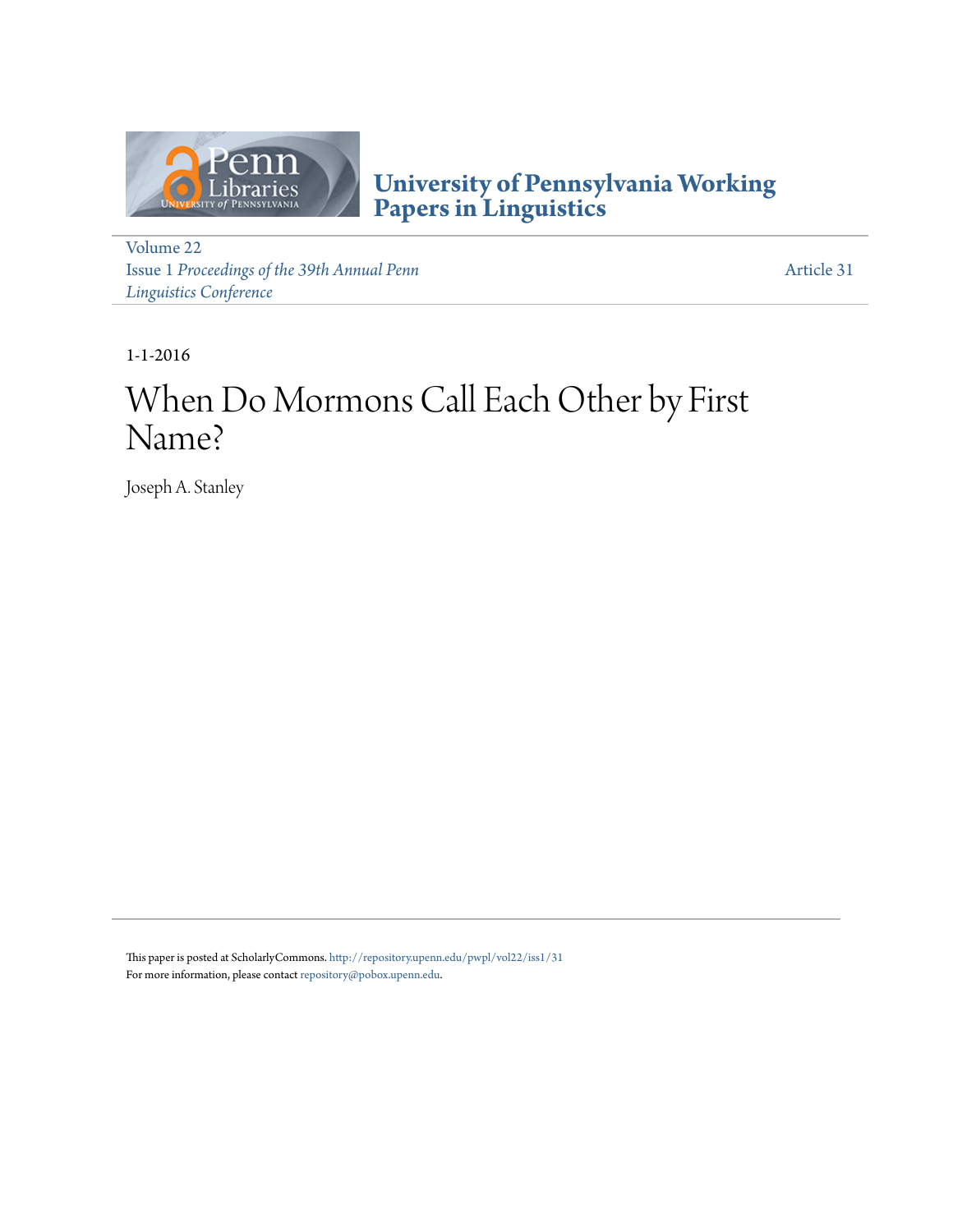# When Do Mormons Call Each Other by First Name?

# **Abstract**

The purpose of this paper is to identify what factors influence address forms between young Latter-day Saint adults. This study fills a gap in previous research since it focuses on interactions between people that are not in a clear non-reciprocal relationship. A survey was administered to members of a Latter-day Saint (Mormon) congregation within a particular age range. This provided data on when participants call each other by first name instead of the customary Brother or Sister + last name, which was then analyzed using a logistic regression model. The results from this study show that when the more predominant variables such as age, power, and status are kept constant, variation still exists as speakers react to other, subtler factors such as situation, social networks, parenthood, and being southern. This study uncovers some of these less obvious factors and how they interact with each other, showing that forms of address in LDS communities are influenced by a complex web of variables, and that forms of address in reciprocal relationship is just as variable as those in non-reciprocal relationships.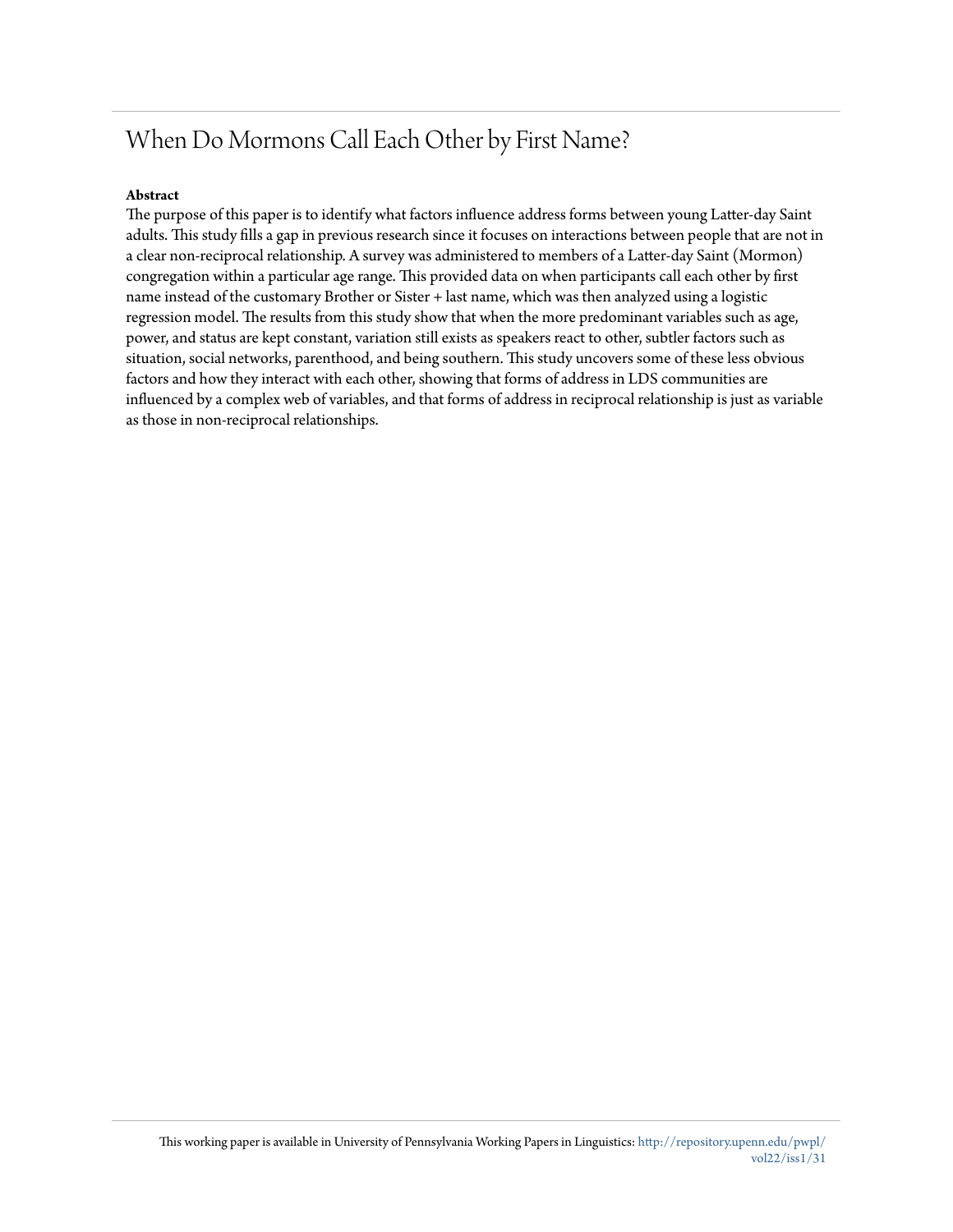# **When Do Mormons Call Each Other by First Name?**

Joseph A. Stanley

# **1 Introduction**

When studying forms of address, researchers are interested in whether speakers call someone by their first name (FN) or by a title followed by their last name  $(TLN)^1$  (Brown and Ford 1961). This is an interesting variable because it usually only occurs in communities where potentially all members have a title. Elsewhere, it is generally on the decline in the United States (Murray 2002). Yet, among members of the Church of Jesus Christ of Latter-day Saints (Mormons), the use of titles is active and robust. The goal for this study is to show what factors affect forms of address in Latter-day Saint (LDS) communities, specifically targeting interactions between young adults.

# **2 Literature Review**

Modern English does not have a grammatical *T-V* distinction as in many European languages, so this information is conveyed by the use of titles. These include professional titles (Dr., Judge, President, Headmaster), military ranks (Sgt., Cpt., Lt.), religious titles (Pastor, Father, Bishop), or general titles (Mr., Miss, Ms., Sir, Ma'am). The use of these titles depends on the relationship between the speaker and the person whose name is being used.

Brown and Gilman's seminal work discusses power and solidarity in *T-V* distinction (Brown and Gilman 1960). They show that if one person has sufficient power over another, to the point of having some influence on the other's actions, the superior addresses the inferior using a *T* form while the response by the inferior is the  $V$  form. On the other hand, if two people share some meaningful social attribute they form solidarity and address each other with the *T* form (1960:225–258).

This first pattern is defined as a *non-reciprocal relationship* between the two people, since they use different names for each other (Brown and Ford 1961). Such relationships arise due to long term servitude such as employer-employee or master-butler, service encounters such as between workers and customers (Slobin, Miller and Porter 1968), or status differences in courtroom settings (Ervin-Tripp 1971). This relationship may also occur between people given a sufficiently large age difference of approximately 15 years (Brown and Ford 1961:377). Murray (2002:55) points out however, that in the last 40 years, the social, status, or age difference in which FN is appropriate has expanded. Specifically, the 15-year age difference is now approximately 40 years.

In addition to power and age differences, the sex of the speaker and the addressee are significant factors in non-reciprocal relationships (Kramer 1975, Fogg 1990). For example, younger female professors were addressed by their first name more than their male colleagues and female students called professors by their first name more than male students (Rubin 1981, see also Takiff, Sanchez and Stewart 2001). More recently, it was found that the media referred to Senator Hillary Clinton by her first name more than they did for male politicians (Uscinski and Goren 2010).

In contrast to this are *reciprocal relationships* where both people address each other using the same form (Brown and Ford 1961). Within these relationships there are Mutual TLN and Mutual FN dyads. The first is reserved for newly acquainted adults, while the second is used when these strangers get to know one another, and in essentially all other situations. However, Brown and Ford say that the Mutual TLN stage does not last long, and quickly transitions into Mutual FN:

"[I]n modern American English the distance between the two points is small with the Mutual FN usually representing only a very small increment of intimacy over the Mutual TLN; as small sometimes as 5 minutes of conversation. Because the segment of the line that lies between the two patterns is usually so very short, it is not easy to make out its exact character." (Brown and Ford 1961:377).

 <sup>1</sup> <sup>1</sup>Other choices occur, such as title + first name + last name (TFLN), last name only (LN), and others permutations. This study is only concerned with the primary options mentioned above.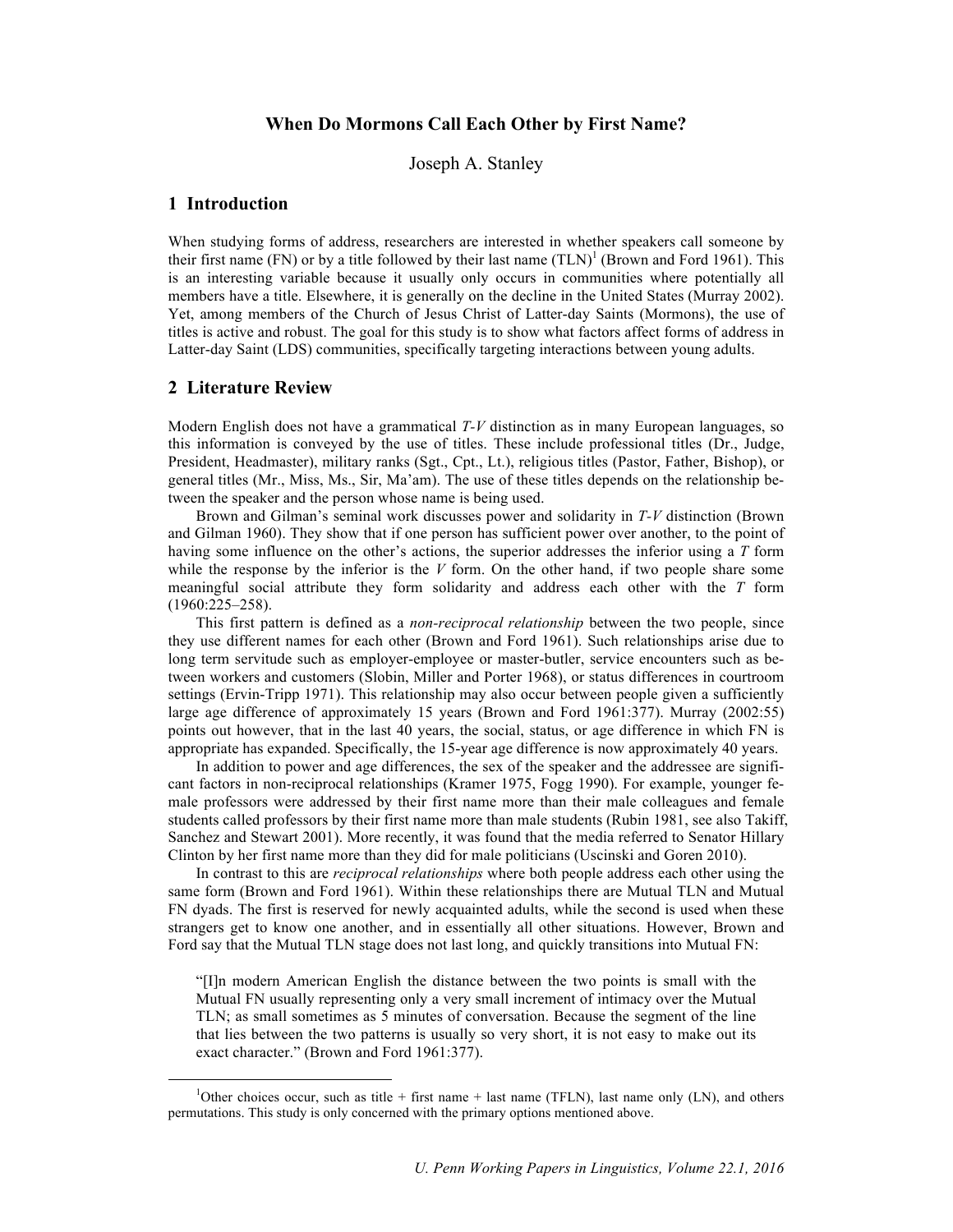This statement is supported by the dearth of studies on reciprocal relationships. In fact, Ervin-Tripp dismisses Mutual TLN forms from the start:

"Familiarity is not a factor within dyads of the same age and rank, and *there are no options*. For an American assistant professor to call a new colleague of the same rank and age 'Professor Watkins' or 'Mr. Watkins' would be considered strange, at least on the West Coast" (Ervin-Tripp 1971:19, emphasis added).

Fogg (1990:147) reports the same trend in his data. These studies choose not to study address forms because they dismiss any possibility of variation.

One of the goals for this paper is to supplement existing literature on forms of address by identifying some of the "exact character" of this brief transition phase from Mutual TLN to Mutual FN, and to show that there are options, indeed based on familiarity, among people of the same age and rank.

#### **2.1 Latter-day Saints**

Latter-day Saints form an ideal community for a study on address forms because there are strong cultural norms for members to refer to each other by the titles *Brother* or *Sister* followed by the person's last name. <sup>2</sup> Yet this tradition interacts with the general tendency to use FN to form solidarity. It appears that the choice between these two is largely unnoticed by many members, making it an ideal sociolinguistic variable.

One study has analyzed forms of address among Mormons. Fogg (1990) observed address forms in six LDS congregations in Utah, and found that formality was the strongest predictor, with age and sex being significant as well. However, to reduce the observer's paradox (Labov 1972), data was collected at the expense of metadata about the speakers. Consequently, the relationship between speakers in his study is not known and is in fact dismissed as unimportant (Fogg 1990:147).

What makes Latter-day Saints even more ideal for studying reciprocal relationship is that the transition phase from Mutual TLN to Mutual FN is easier to study. Teenagers and adults are in a clear non-reciprocal relationship when it comes to address forms. Children up through high school age are expected to categorically refer to adults by TLN, who usually reciprocate with FN. As teenagers transition into adulthood however, they enter the age where it is acceptable to refer to other adults by FN. But there are no clear rules for when and who is addressed by this form. Because of the uncertainty, this transition phase extends from just five minutes of conversation to as long as several months or more.

Therefore, this study presents additional findings on address forms among Latter-day Saints, but with a special emphasis on young individuals, a more sophisticated measure of the relationship between individuals, and a more rigid coding for situation.

#### **2.2 Terminology**

Note that in this paper, the terms *ego* and *alter* are borrowed from social network theory (Chung, Hossain and Davis 2005:3). The ego is the speaker, and the alter is the person whose name is being said. As will be seen later, in some situations the alter is the addressee, and the ego is talking *to* them. But in other situations the ego is talking to a different addressee *about* the alter. Thus, the terms ego and alter are used to avoid possible ambiguity of the term *Addressee*, which is reserved for a particular audience type, as will be shown hereafter.

# **3 Methodology**

This study uses data collected from a survey, which was fit to a logistic regression model. The

 <sup>2</sup> <sup>2</sup>Other titles do exist, such as *Bishop*, *President*, or *Elder*, which are reserved for individuals serving in specific leadership positions, and also, in the case of *Elder*, for male missionaries.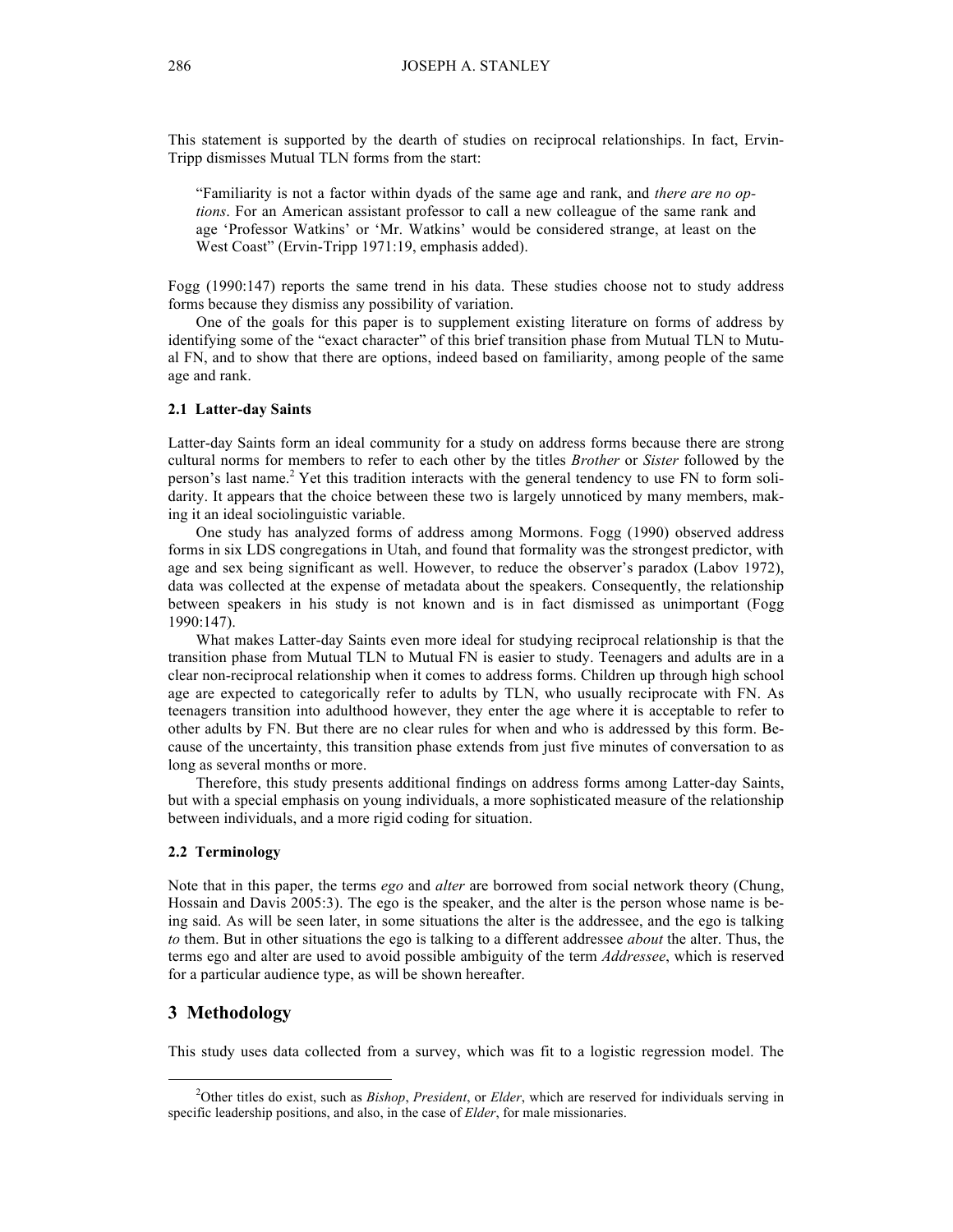details of the participants, the survey, the independent variables, and the analysis are explained below.

#### **3.1 Participant Selection**

The target population for this study are all married couples who are in their 20s and early 30s, and who are regular attendees of the *Athens 1st Ward*, one of four LDS congregations in Athens, Georgia. It is not feasible to attempt a random sample of all LDS young adults, so the results from this study strictly speaking can only be said about these 42 individuals. Hopefully they have some similarity with all LDS young adults.

Younger participants were chosen because of presumed high variation between them, as mentioned previously. In this group, the ages ranged from 20–36, with a mean of 28. Since an age difference of about 15 years has shown to be an indicator of a status change (Brown and Ford 1961:377), these individuals are considered equals, as far as age is concerned. Presumably then, age difference would not be a significant factor within this group as it has been in other communities.

Unmarried individuals were excluded because anecdotal evidence suggests that marital status plays an important role in address forms. Specifically, singles appear to be called more by FN than married individuals. However, there are not many singles in the *Athens 1st Ward* because the majority attend a local singles congregation, so the few who do attend do not make a large enough group for a representative sample. Thus, in order to preserve the homogeneity of the group, divorcees, single parents, and other unmarried individuals within the age range were excluded from study.

The *Athens 1st Ward* was selected for three reasons. First, its geographical area covers much of the student housing for the University of Georgia, so there is an unusually large proportion of young, married people (roughly one-third) in the congregation. Second, as is expected in college towns, there is a high turnover rate, forcing social networks and relationships to be in constant flux. Because of this, each member presumably sees a range of strangers, acquaintances, and friends in the congregation at any given time. Third, access to these individuals was greatly facilitated because the *Athens 1st Ward* is my own congregation.

This group of 42 individuals is fairly homogenous: they are white, educated, were all raised as Latter-day Saints, and as previously mentioned are roughly the same age. Still though, there are some differences in them. They have been married from six months to 10 years and have 0–5 children. About half are from the South. Some of the participants are siblings, in-laws, or cousins. Occupations range from undergraduate students to small business owners. Since the individuals in this group have many common traits, especially those that are normally used to indicate nonreciprocal relationships for address forms, any variation that may exist must be caused by some other factor(s).

Though my wife and I are a part the target population and are very much integrated into the social networks of this group, we were not included in the survey. Had we been included, the answers would have been skewed significantly.

#### **3.2 Survey**

Data was collected by means of a survey, administered to each of the 42 individuals (Figure 1). The survey took the form of a table to be filled out. Down the side were the 42 participants' names, while across the top were four main columns. Participants were asked to indicate what they would call each of the other participants, given four situations. Since avoidance techniques were not the focus of this study, they were specifically asked to indicate the name they would use assuming they *had* to use a name.

The survey was designed to be as brief as possible, with little effort by the participants to complete. Subcolumns under each of the four situations indicated the two most likely options  $("First" = FN and "Bro/Sis" = TLN)$ , with a third option to fill in any other name used. This meant participants simply needed to check a box rather than write a letter or word. This design avoided any legibility issues, and the visual separation of each option made transferring the data onto a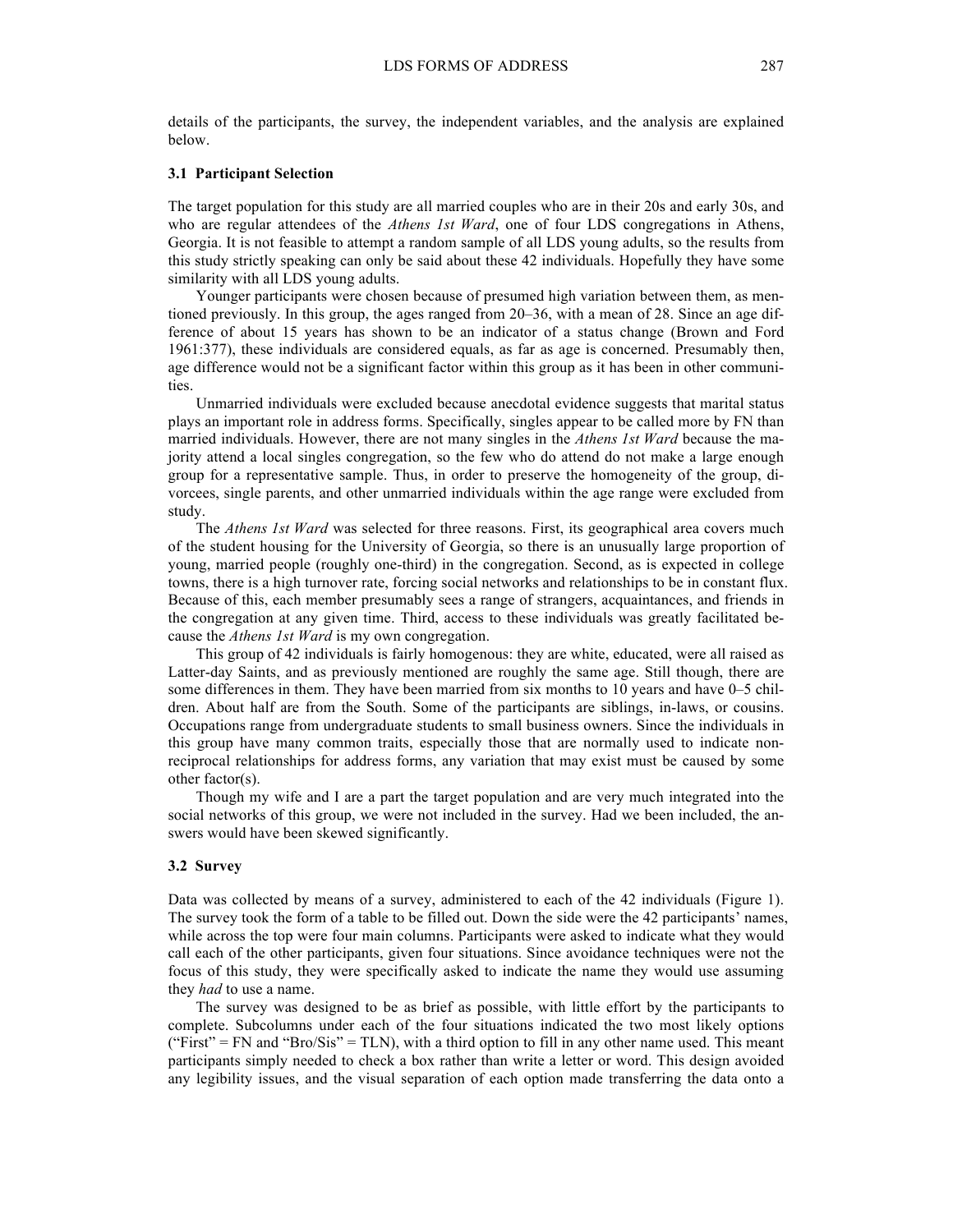| 26                  | Situation 1 |  |  | Situation 2 |                                                                                         |  | Situation 3 |  |             | Situation 4 |  |             | How well do<br>you know |
|---------------------|-------------|--|--|-------------|-----------------------------------------------------------------------------------------|--|-------------|--|-------------|-------------|--|-------------|-------------------------|
| Your Age            |             |  |  |             | First: Bro/Sis: Other First: Bro/Sis: Other First: Bro/Sis: Other First: Bro/Sis: Other |  |             |  |             |             |  |             | this person?            |
| Amanda Johnson      |             |  |  |             |                                                                                         |  |             |  |             |             |  |             | 22345                   |
| Chris Moore         |             |  |  |             |                                                                                         |  |             |  |             |             |  |             | $\mathbf{D}$ 2          |
| <b>Brooke Young</b> |             |  |  |             |                                                                                         |  |             |  | <b>FULL</b> |             |  | <b>FULL</b> | -63                     |
| Dan Miller          |             |  |  |             |                                                                                         |  |             |  |             |             |  |             |                         |
| Justin Lee          |             |  |  |             |                                                                                         |  |             |  |             |             |  |             |                         |
| Megan White         |             |  |  |             |                                                                                         |  |             |  |             |             |  |             |                         |

spreadsheet faster, easier, and more accurate.<sup>3</sup> Participants were also asked to indicate how well they know each person, from 1 ("never/hardly met") to 5 ("good friends"). The survey took 10–15 minutes to complete.

Figure 1: A sample of the survey. Names have been changed.

Participants were approached at their church building on a Sunday, either before or after services, were given a brief explanation of the study, and were handed an envelope. Contained inside the envelope were further details, including full disclosure the study's purpose. It also explained the four situations (see below). The instructions asked participants to return the survey at church the following Sunday so as to give them ample time to complete it at home at their convenience (though one couple returned theirs immediately after services were finished). Other than a reminder email that was sent out the following Saturday, participants were not approached about the survey or pressured into completing it in any way. In total, 31 surveys were returned, and, excluding any unusual tokens, contained 5,134 address forms and 1,025 relationship data points.

#### **3.3 Audience Design**

In order to operationalize the situations, *audience design* was used as a model (Bell 1984). Audience design is based on the idea that speakers accommodate their style based on the addressee (Labov 1972), but takes this idea further by accounting for other listeners who are said to also influence the speaker. Bell proposes four audience types with various properties, placed metaphorically (and sometimes physically) further and further from the speaker, thus causing less and less of an influence on them. Though one study dismisses third person referents "not through empirical data but from logical analysis" (Fogg 1990:140), it has been shown that speakers make a difference when talking to someone and talking about them (Dickey 1997). Audience design provides a convenient and systematic way to analyze the three different third-person referents in addition to the addressee.

The first audience type is the *Addressee*, <sup>4</sup> which is an audience member that is known by the speaker, ratified as part of the conversation, and specifically addressed. If the speaker were a TA the students in the classroom would be addressees. Next are *Auditors*, who are known and ratified by the speaker, but not specifically addressed. If a professor were observing the TA's teaching, she would be an Auditor. *Overhearers* are known by the speaker, but not addressed and not ratified as part of the conversation. The teacher across the hallway, who the TA knows can hear his lecture, but is neither part of the conversation nor addressed, would be an Overhearer. Finally, *Eavesdroppers* are unaddressed, unratified, and unknown by the speaker. If a student in the hallway were sitting outside the room unbeknownst to the TA, she would be an eavesdropper. Since the speaker is unaware of them, eavesdroppers by definition have no influence over the speaker. A summary of the audience types and their properties can be found in Table 1.

 <sup>3</sup>  $3I$  acknowledge that this probably primes the participants into being more likely to indicate one of the first two columns—and most of them did. However, there was a sizeable amount of data for other address forms (roughly 10%), that were grouped together with TLN. <sup>4</sup>

Addressee as an audience type is capitalized in order to distinguish it from other addressees. All other audience types follow this same convention.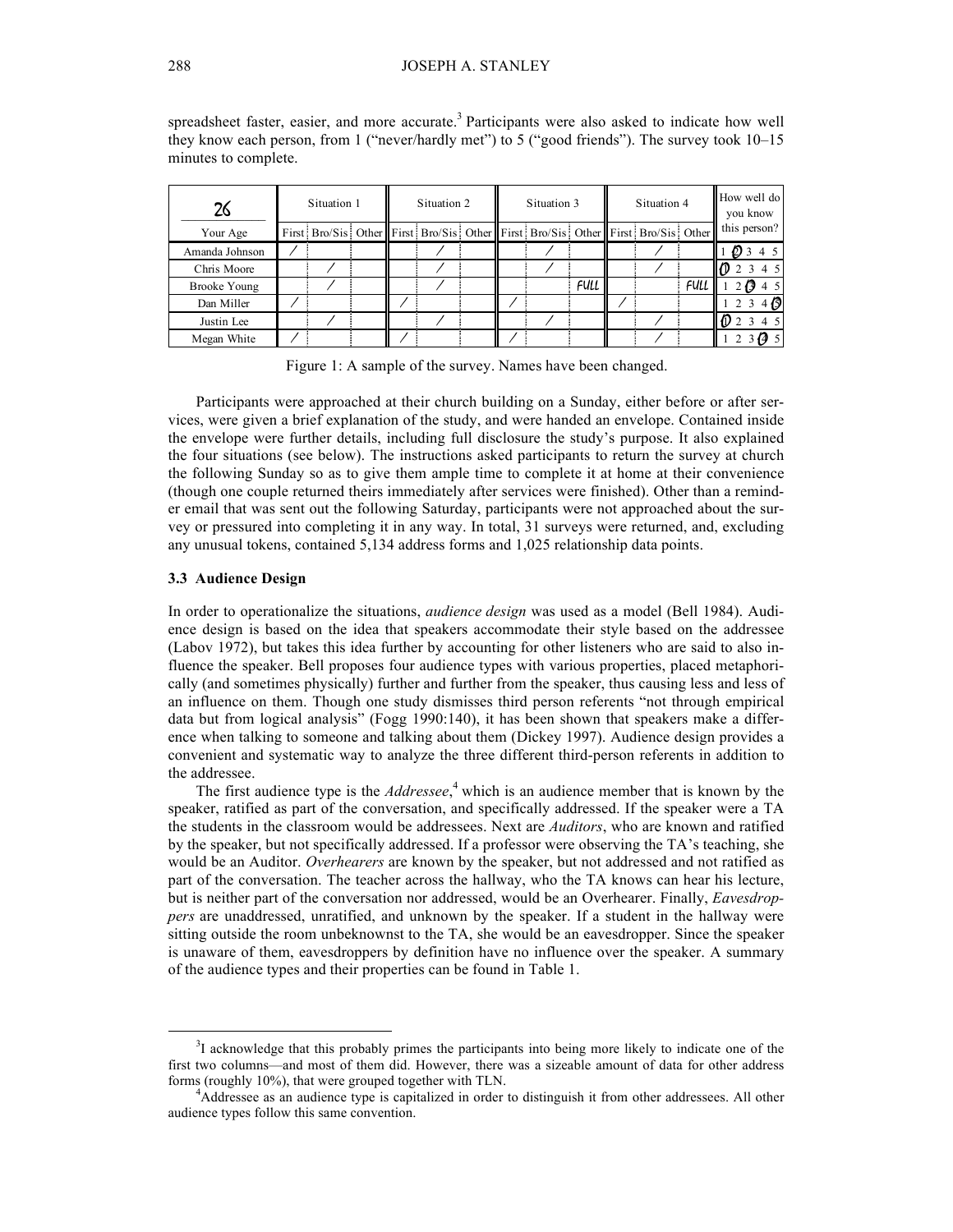|              | addressed | ratified | known |
|--------------|-----------|----------|-------|
| Addressee    |           |          |       |
| Auditor      |           |          |       |
| Overhearer   |           |          |       |
| Eavesdropper |           |          |       |

Table 1: Audience types and their properties. (from Bell 1984:160)

Because of the nature of the four audience types, audience design has an implicational hierarchy built in to its definition. The theory states that if there is linguistic variation when a particular individual is of one audience type, that presupposes that same variation when that same individual is of audience types closer to the speaker (Bell 1984:160). So for this study, if more FN is reported for Auditors than for Overhearers and Eavesdroppers, there should be as much or more FN for Addressees as well.

#### **3.4 The Four Situations**

The specific situations in this study refer to various aspects of Mormon culture, whose explanations would be tangential for the purposes of this paper. The following summaries should suffice.

For the first situation, participants were asked to imagine catching the alter's attention in the hallway at church order to start up a conversation with them. The second situation placed the ego in a small, informal committee meeting with the alter and a few other people. The ego wants to refer to something the alter said earlier in the meeting, when addressing the rest of the group ("Like *so-and-so* said earlier, I think we should…"). Thus the alter is present, though not specifically addressed. Situations 3 and 4 had the ego talking to their spouse about the alter. Situation 3 had them at church, where there is a possibility of the alter overhearing, and situation 4 was driving home from church, with no chance the alter could overhear.

Again, audience design was used in order to better operationalize the four situations. If linguistic variation happens in one situation but not another, the properties of the audience types in Table 1 will determine what the trigger was.

#### **3.5 Explanatory Variables**

The 17 explanatory variables used in this study fall under four categories: those pertaining to the ego, the alter, both, and neither.

Data about the ego and alter included their age, with the hypothesis that since all participants are within a 15-year age range, there would not be any significance (Brown and Ford 1961). However, I have included this in the model to see whether a smaller difference would be significant. Specifically, I hypothesize that an age difference of about 7 years, meaning the two were teenagers at the same time, will trigger a status change. The gender of each participant was also included, since previous studies have shown this to be a significant factor (Kramer 1975). Based on my own anecdotal evidence, I have included whether the participants are parents, whether they are or have served in local church leadership, and, in the case of the ego only, whether they were raised in the South. The hypothesis is that parents receive less FN than married couples without children, local leaders receive less FN due to their leadership status, and southerners use more TLN.

Additionally, the relationship between the ego and the alter was measured in two ways. First was the 1–5 scale the ego indicated about the alter, with the assumption that the closer they are, the more likely they are to use FN (Brown and Gilman 1960). Also, since some of the participants are related, their familial relationship was also included,<sup>5</sup> with the hypothesis that family members would be very much less inclined to use TLN for each other in any situation (Ervin-Tripp 1971, Dickey 1997).

The one factor that was independent of the ego and alter was the situation, as described above, which, for reasons explained hereafter, was coded as a categorical rather than an ordinal variable.

#### **3.5.1 Social Network Analysis**

 $\frac{1}{5}$  ${}^{5}$ This was coded as a three-level ordinal variable: married/siblings > in-laws/cousins > not related.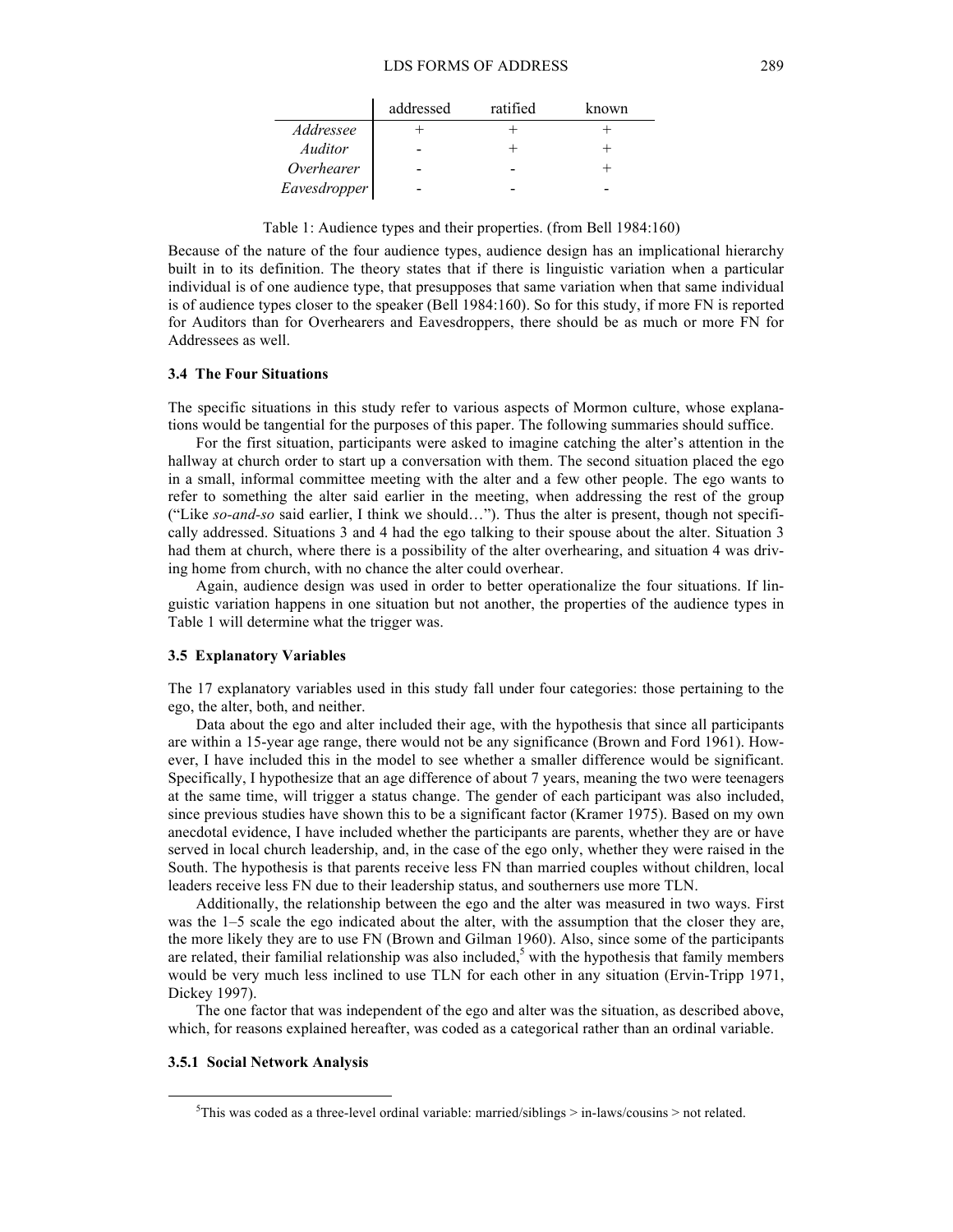

Figure 2: A visualization of the participants' social network. Gender is represented by their stereotypical color, and age by size of the circle (older = larger). Connecting lines indicate that at least one of the two individuals valued their relationship as a level 5 on the survey. Plotted using the igraph library in R.

Because of the 1–5 scale of the relationships in the survey, this dataset is ideal for social network analysis. For this study, I tested various centrality scores to see how well-connected a particular individual is within the social group. The only one that proved useful was the eigenvector centrality score (ECS), which, on a scale of 0–1, measures how well-connected an individual is to other well-connected members of the group (Bonacich 1987). Essentially, the more central a participant's circle is in Figure 2, the higher their ECS. The relationship data between each person was used to calculate ECS of both the ego and the alter using the evcent() function in the igraph library in R, which was then used as factors for predicting what address form the ego uses for the alter.

#### **3.6 Analysis**

Using the statistical software JMP, a logistic regression model was fit to the data. This is a type of model, appropriate for a binary dependent variable, determines the odds of FN being used (as opposed TLN or FLN) given a number of independent variables.

Some slight adjustments were made to the original variables. Since the responses for situation 4 were almost identical to situation 3, they were collapsed down to form just one Eavesdropper/Overhearer situation. Additionally, while these last two situations are interesting in that they control for the addressee, the relationship between the spouse and the alter was too similar to the relationship between the ego and the alter. In order to avoid the collinearity this introduced to the model, the spouse-alter relationship was excluded from the model.

To determine what interactions to include in the model, a forward stepwise procedure was conducted using minimum BIC as the stopping rule. <sup>6</sup> All mathematically possible two-way interactions were included as potential variables. Additionally, variables that come in pairs (sex of the ego and alter, age of the ego and alter, etc.) were crossed with every other variable to create threeway interaction terms, and with other pairs to make four-way interactions. Other three-way interactions were added, based on intuition of the dataset.

In the end, out of the 302 possible variables, the procedure suggested a model that included some 30 interaction terms, which were weeded down further by common sense and intuition. The final model included all the main effects in Section 3.5 except information about the age and ECS

 <sup>6</sup> <sup>6</sup>Minimum BIC is similar to using p-values to determine which variables to include or exclude in a stepwise procedure. The difference is that it gives a harsher penalty for the addition of more variables, so not only does an additional variable have to be significant, but it must contribute to the model more than than the penalty. This results in a model with fewer variables that is more easily interpretable and good for explanation, while the p-value approach is harder to interpret but better for prediction since it typically includes more variables. Since the goal of this study is for interpretation, minimum BIC is the preferred method.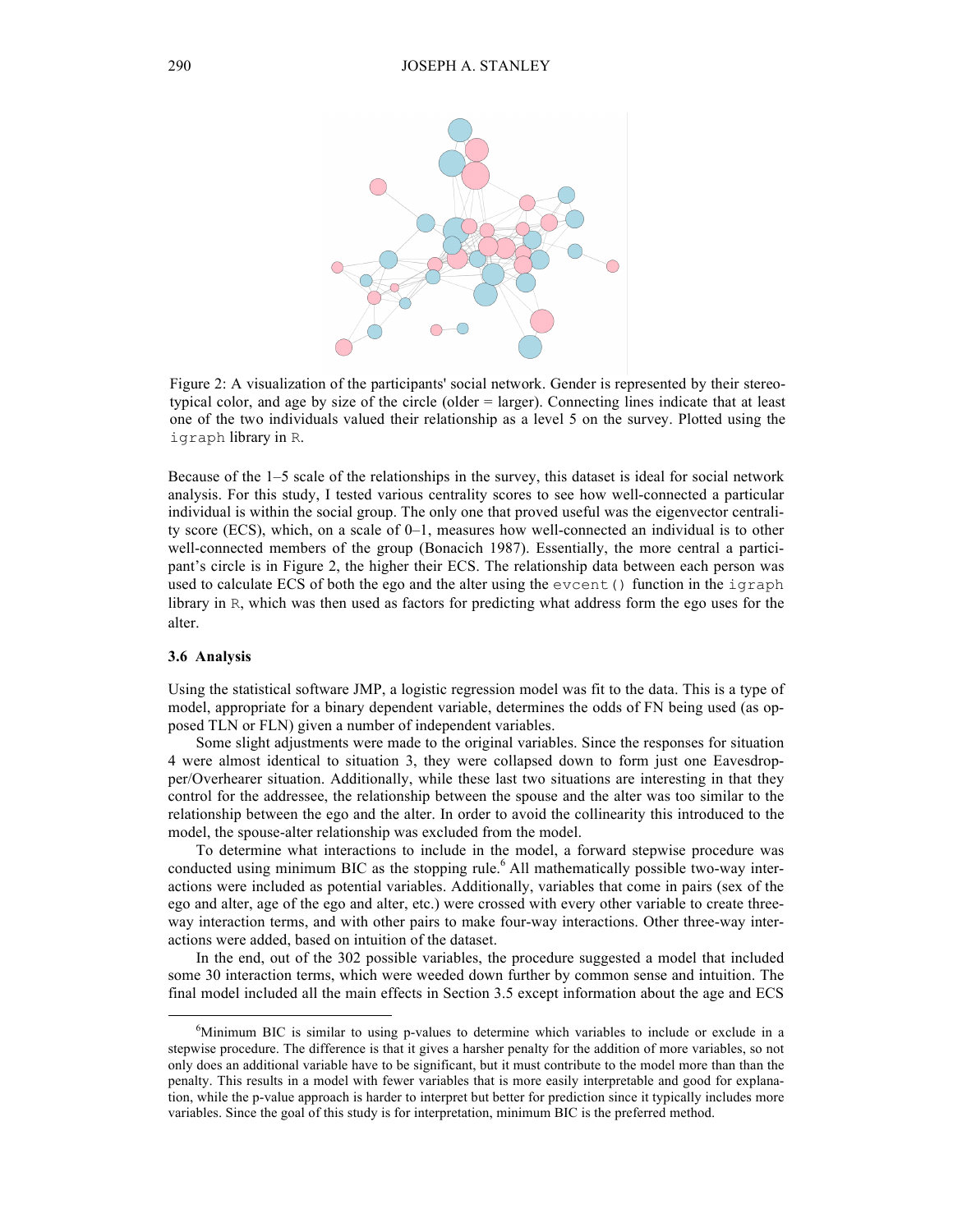of the alter, which were not significant enough to be included. Additionally, 16 interaction terms were included, including one three-way interaction. The model itself was statistically significant  $(X^2 = 3586.87, df = 50, p < 0.0001)$  and could correctly predict the address form 85.8% of the time.

# **4 Results**

Overall, FN was reported 1,995 of the 5,134 (38.86%) times with the average relationship being 2.45. But due to the nature of the numerous significant interactions, even with minimum BIC as the stopping method, it becomes difficult to interpret the model's coefficients and estimate the likelihood of FN when variables change. Therefore, it is not possible to indicate for example, the odds that a man uses FN when compared to a woman, because it depends on all other factors in the model. Instead, I present the following trends which should provide a general picture of results.

In general, the effect of the different situations was dependent on several factors. Men showed a slight increase of FN as the alter gets metaphorically distant  $(1 < 2 < 3, 4)$ ; for women, the opposite was true. Southerners generally followed the same trend, but were different in that they reported a sharp decrease in FN towards Auditors, which gets more pronounced with age and an increased social well-connectedness. In fact, a three-way interaction between situation, sex, and whether the ego is southern proved statistically significant in the model since each of the four groups (southern men, southern women, non-southern men, non-southern women) responded differently to the situations. For the other situations, place of birth was not a significant factor. As was mentioned previously, the difference between the Overhearer and Eavesdropper was not significant for anyone. Because of this unexpected dip in the Auditor situation, it made more sense to code the situation as categorical rather than ordinal.

One strong predictor of FN was how well the ego knows the alter. The pattern follows an Scurve with a very small likelihood of FN for strangers, and a higher chance for close friends. The shape, steepness, and maximum height changes depending on all other factors, but the general trend remains the same.

The odds of using FN was also dependent on the sex of the ego and the alter. As previously mentioned, women use more FN when talking *to* someone, while men use more FN when talking *about* them. Additionally, men use more FN if they do not have children and if they are less socially well-connected, but women use more FN if they are mothers and if they have a higher ECS. For all other cases, men used slightly more FN than women. Finally, while both sexes used more FN when they are the same sex as the alter, women were called by FN more than men were.

It was unsurprising that age was correlated with parenthood since parents tend to be older than the couples without children. Given two younger people of the same age, the parent is predicted to use more FN than the individual without children. However, if those two are older, the parent was the one that used more FN. Overall though, younger individuals used more FN than the older participants. As was mentioned previously, this is especially true towards Auditors. Finally, parents used more FN towards other parents while individuals without children used more FN between themselves.

Local leadership had an influence as well. Individuals in leadership positions disfavored FN all around. In fact, whether the ego was in a leadership position was one of the only variables that did not interact with another, so it can be easily calculated that they are 225% more likely to use TLN than an equivalent person not serving in local leadership. Regarding address forms towards leaders, individuals with a lower ECS used more FN towards leaders, and more well-connected people used less FN for leaders.

The effects of social well-connectedness have already been mentioned as interactions with other variables. But to summarize, it has different effects on different groups of people. For men, it has little effect, while higher ECS predicts more FN for women. Meanwhile higher ECS implies less FN towards local leadership.

As was mentioned previously, the alter's age and their ECS score were not significant factors.

## **5 Discussion**

To my knowledge, previous studies of forms of address have not analyzed the data with this much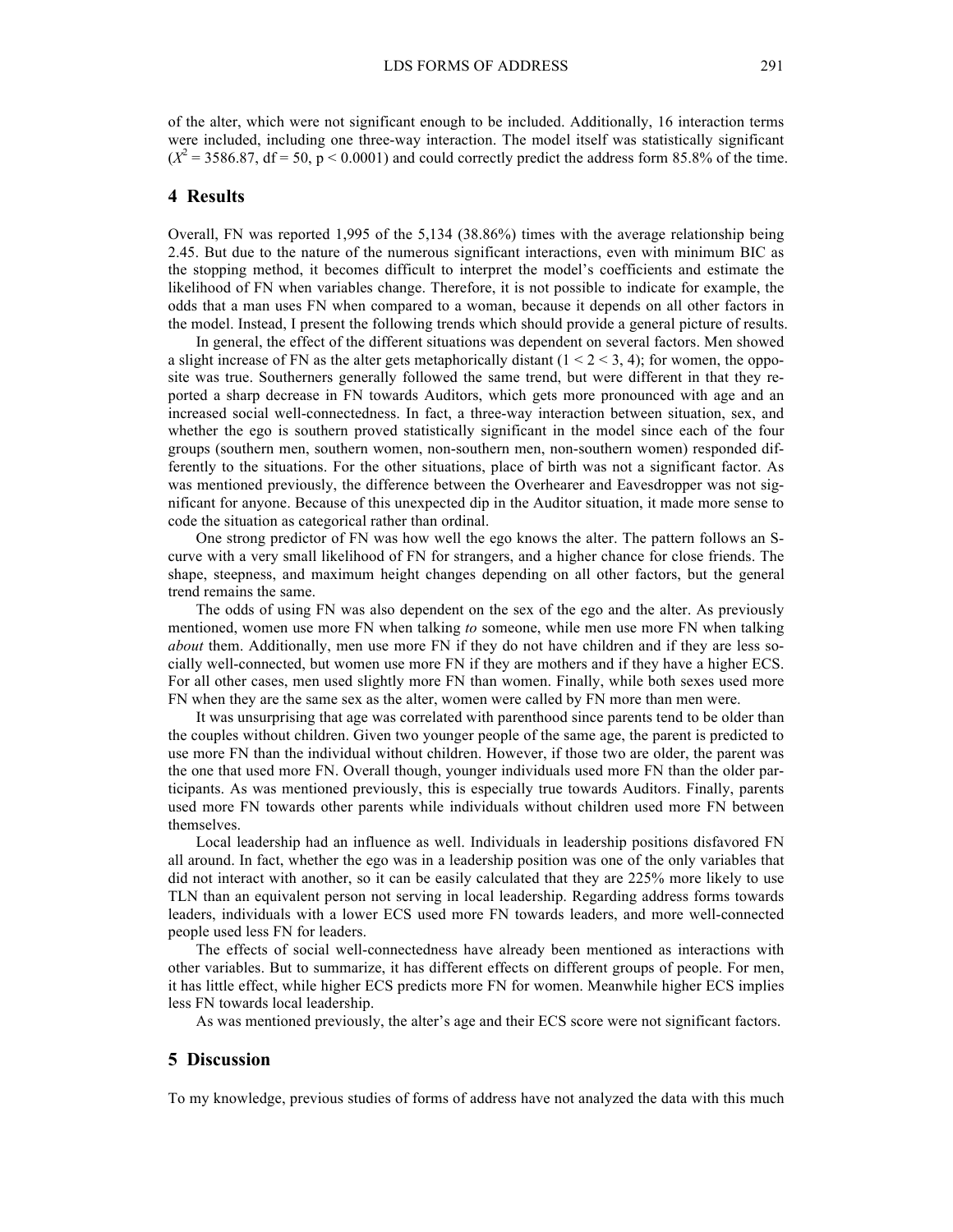scrutiny, and as a result, their results are slightly more superficial. The overall result from the detail in this model is that the variables that proved significant in non-reciprocal relationships were not as significant within group of reciprocal relationships.

One of the most obvious results from this study is that, contrary to the second quote in Section 2, familiarity *is* a factor between people of the same age and rank, and there *are* options for what an ego uses for an alter (cf., Ervin-Tripp 1971:19). It is clear that when only 38.86% of the data consist of the more casual form, even among equals, there is significant variation in this group.

In her study of address forms between family members, Dickey (1997) found that if the ego and the alter are equals, they always use FN. However, in the current model, familial relationships were not important, suggesting that participants followed the same trends when referring to their own family as they would with other people. Indeed, siblings, in-laws, and cousins all reported TLN some of the time. In fact, six men indicated that they would call their own wives by TLN in the committee meeting situation. This interesting use of TLN is not likely to appear in many other communities.

The findings regarding the sex of the ego and alter coincide with what has been reported in the past. Rubin (1981) states that women overall used more FN and were also called by FN more than men were (see also Takiff, Sanchez and Stewart 2001). In this LDS community, this is still the case. This effect is compounded when women are talking to other women, and the result is greater than the sum of the parts. Fogg (1990:151), who saw the same results in his data, attributes this to a "high degree of intimacy and camaraderie among Latter-day Saint women".

Age was treated differently in this group of equals than it has been in previous studies of nonreciprocal relationships. In the past, age difference was an important factor (Brown and Ford 1961, Fogg 1990, Dickey 1997, Murray 2002). However, in this community, the age of the alter was insignificant, and did not even reach statistical significance to be included in the regression model. This is somewhat unsurprising, since the participants were chosen specifically because they were within about a 15-year age difference.

I previously hypothesized that a difference of 7 years would trigger a minor status change. While on the surface this turned out to be the case, there was no evidence for this that could not be explained by other factors, particularly relationship. In other words, participants tended to be friends with people closer in age, and it was this greater familiarity that led to more FN rather than age difference alone.

While age difference was not significant, the absolute age of the ego was a useful predictor of FN. The fact that younger people in general reported more FN than the older group was unexpected, since as teenagers they presumably referred to adults by TLN categorically. This is likely due to cultural changes in the younger group, in the form of fewer address forms in general.

Parenthood, as far as I am aware, has not been shown to be a significant sociolinguistic variable. However, parents were called by FN less than individuals without children, and the parents themselves, especially mothers, behaved differently in that they used more FN the older they were. This may have to do with the strong, family-centered nature of this religion and culture: a person in some ways may not be truly considered a "grown-up" until they are married and have the responsibility of taking care of children. While further evidence is welcome to support this idea, the current data suggests that this community shows respect towards parenthood by using the more formal address form.

The interaction between parents and non-parents was interesting as well. Parents used more FN towards other parents, while those without children used more FN for each other. Undoubtedly this has to do with who these people tend to be friends with, and the relationship between people is already a strong factor. However, parents receive significantly less FN from non-parents than would be expected by looking at relationship data alone. This may be further evidence that parenthood is seen as a status change for this community.

As mentioned above, local leaders used 225% more TLN than the rest of the group. This blanket decrease in FN is likely due to what kinds of interactions these leaders have with others. All four situations placed the participants in various conversations that would happen on a Sunday at church. These are the times when local leadership is acting as the leaders of this group, who therefore express this role in part by using more of the formal address form than they would on other days of the week or in other places. The rest of the congregation responds to this by reciprocating with the more formal TLN.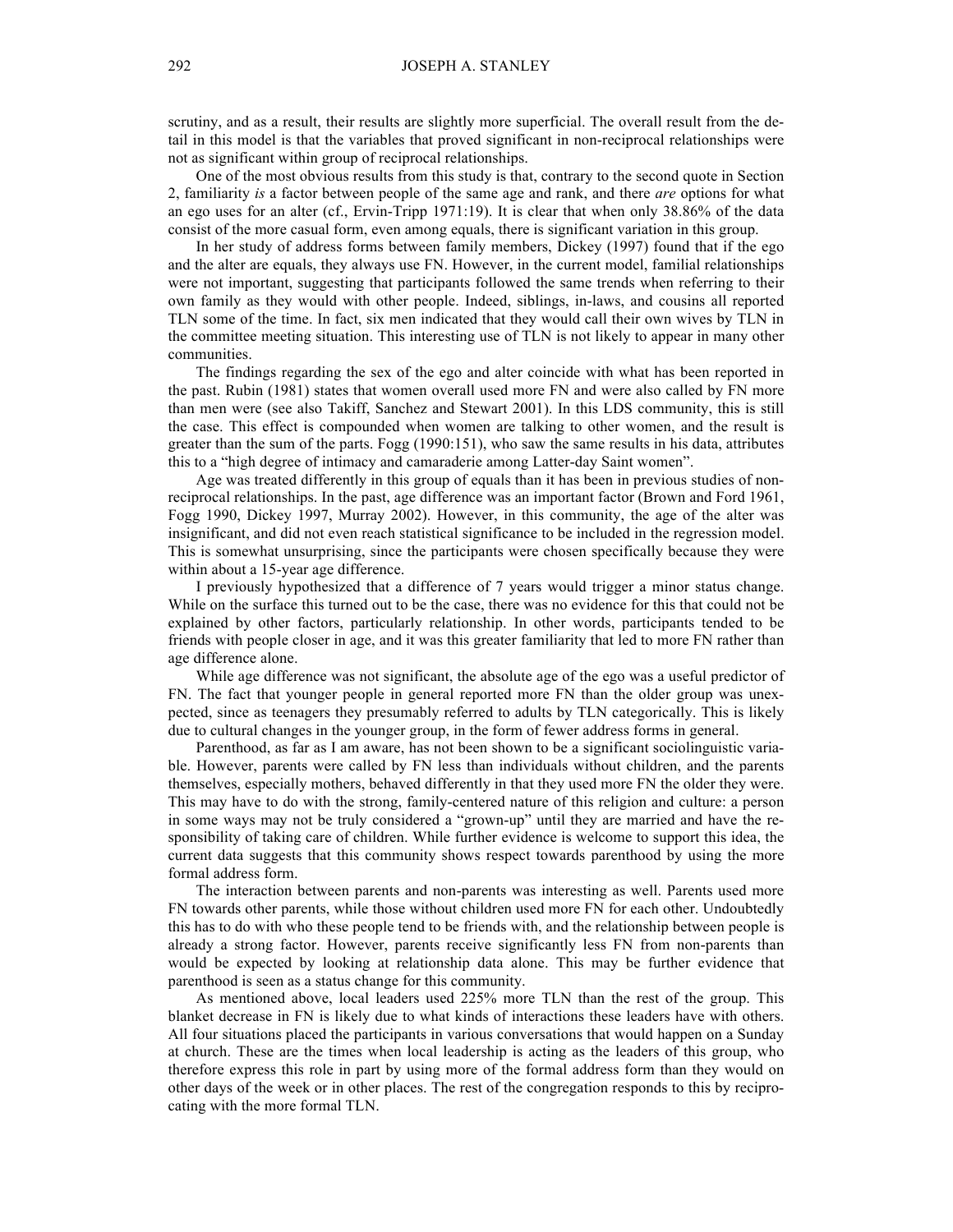The inclusion of social network data proved fruitful, and its effect was very different for different people. As was mentioned previously, it has little effect on men, a positive effect on women, and a negative effect when talking to local leadership. Unlike many other variables, the participants themselves may not have a very good intuition of their or another person's ECS, which makes it all the more interesting that certain trends occurred. The prediction that women use more FN if they are socially well-connected provides addition support for the strong camaraderie among LDS women, though it is difficult to say how this extends to women in other communities since it has not been used as a factor in previous studies. Regarding why individuals with a higher ECS use less FN for leaders is a surprise and does not have a clear explanation.

The inclusion of social network analysis is new to address form studies, and was an interesting and important factor in this social group. Even though the ECS is calculated from the relationship data between participants, it did not behave the same way that the one-on-one relationships did. In other words, not only are speakers sensitive to how well they know someone, they are also sensitive to how well the community as a whole knows that person. Further research is required to say whether other communities and people in non-reciprocal relationships are affected by the eigenvector centrality score in the same way.

As was mentioned previously, some groups of people responded differently to the Auditor situation than was expected. Only non-southern women followed the expected pattern of a continuous trend of more FN with metaphoric distance  $(1 > 2 > 3\&4)$ . All other groups showed a sharp decrease in situation 2, which corresponds to the Auditor in the committee meeting situation. This pattern is especially true of non-southern men and southern women. The finding that less FN is used in this situation is surprising given the implicational hierarchy of audience design (Bell 1984). It is expected that if more or less FN is triggered by the presence of an Auditor, that implies the same variation for the Addressee. If it is the case that these groups simply use less FN for Auditors, then this dataset challenges the implicational hierarchy of audience design.

One explanation for this irregularity may have been some ambiguity in the prompt. For situation 2, participants were asked to imagine a "small committee meeting." While such meetings are common among members of the LDS community, leadership meetings are primarily attended by men, whereas women can be more involved in service committees or event planning. These leadership meetings are somewhat more formal than other meetings. What may be going on here is that men are imagining a more formal situation than the women are, and since Fogg's (1990) strongest predictor was the formality of the situation, this anomaly may simply be a function of formality rather than audience type.

The other interesting result is that southerners seem particularly sensitive to this situation and reported significantly less FN than non-southerners. It is generally known that titles are more common in the South, and this may be a clear case of some regional differences between people in this congregation. This is one case where the use of a particular form says less about about the alter or the relationship between the two and more about the speaker (Braun 1988:24).

Finally, the other unique pattern with this situation is that it gets stronger with age. The older participants reported less FN in situation 2. In fact, the younger participants reported *more* FN in this situation than any other. One reason for this is that the older individuals are more likely to participate in leadership meetings, which could be another manifestation of formality being a strong predictor.

A future investigation is necessary to further specify what kind of meeting triggers this change. I speculate that various properties of meetings could indicate formality, including whether the meeting is held on a Sunday, if local leadership is present, its regularity, and the purpose of the meeting.

# **6 Conclusion**

Various elements from sociolinguistics, network analysis, and statistics were combined in this study to uncover interesting and unique patterns of address forms in a Latter-day Saint community. In particular, when important factors for non-reciprocal relationships such as age, power, and status are held constant, new patterns emerged as speakers were forced to react to other variables such as audience design, social network, parenthood, and being southern. This is in stark contrast to previous literature on address forms, which assume little or no variation in reciprocal relation